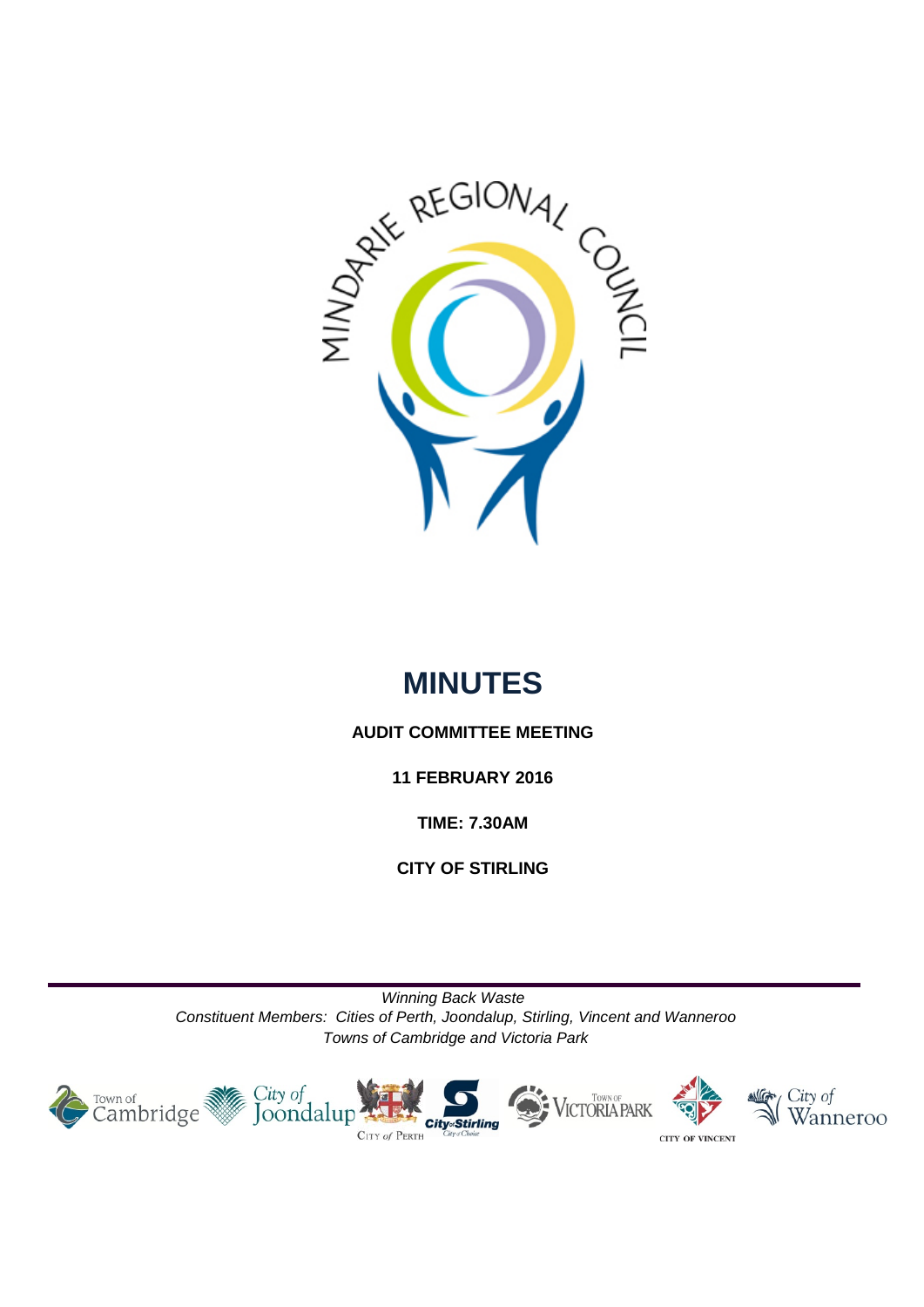# **TABLE OF CONTENTS**

| $1 \quad$    |     |                                                                   |  |  |  |
|--------------|-----|-------------------------------------------------------------------|--|--|--|
| $2^{\circ}$  |     |                                                                   |  |  |  |
| $\mathbf{3}$ |     |                                                                   |  |  |  |
| 4            |     |                                                                   |  |  |  |
| 5            |     | CONFIRMATION OF MINUTES OF PREVIOUS MEETING - 12 November 2015  4 |  |  |  |
| 6            |     |                                                                   |  |  |  |
|              | 6.1 |                                                                   |  |  |  |
|              | 6.2 |                                                                   |  |  |  |
| $7^{\circ}$  |     |                                                                   |  |  |  |
| 8            |     |                                                                   |  |  |  |
| 9            |     |                                                                   |  |  |  |
|              |     |                                                                   |  |  |  |
|              |     |                                                                   |  |  |  |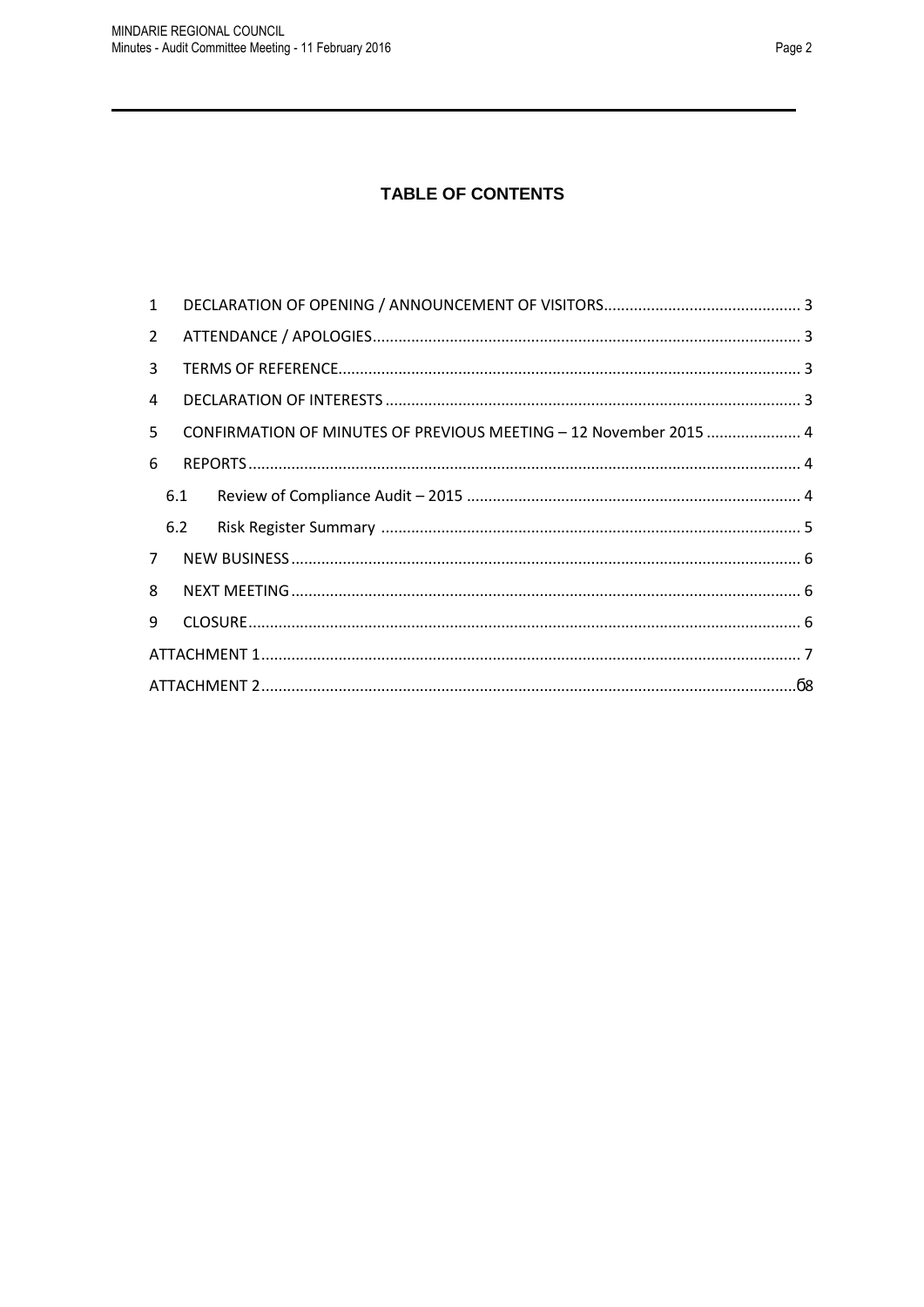## <span id="page-2-0"></span>**1 DECLARATION OF OPENING / ANNOUNCEMENT OF VISITORS**

The Chair declared the meeting open at 7.30am.

<span id="page-2-1"></span>

| $\mathbf{2}$<br><b>ATTENDANCE / APOLOGIES</b> |                                        |  |  |  |  |  |
|-----------------------------------------------|----------------------------------------|--|--|--|--|--|
| <b>MEMBERS</b>                                |                                        |  |  |  |  |  |
| Cr Russ Fishwick (Chairperson)                | City of Joondalup                      |  |  |  |  |  |
| Cr Stephanie Proud (Deputy Chairperson)       | City of Stirling                       |  |  |  |  |  |
| Cr David Boothman                             | City of Stirling                       |  |  |  |  |  |
| Ms Gayle Rogers                               | <b>External member</b>                 |  |  |  |  |  |
| <b>IN ATTENDANCE</b>                          |                                        |  |  |  |  |  |
| Mr Brian Callander                            | <b>CEO MRC</b>                         |  |  |  |  |  |
| <b>APOLOGIES</b><br>Mr Gunther Hoppe          | <b>Director Corporate Services MRC</b> |  |  |  |  |  |
|                                               |                                        |  |  |  |  |  |

## <span id="page-2-2"></span>**3 TERMS OF REFERENCE**

At an Ordinary Council Meeting held on 7 July 2005 the Audit Committee was established by Council under s7.1A of the Local Government Act 1995 and at an Ordinary Council Meeting held on 27 October 2005 Council adopted the Terms of Reference for the operation of the Audit Committee. These terms of reference were subsequently revised by Council at an Ordinary Council Meeting held on 24 April 2014.

At an Ordinary Council Meeting held on 27 October 2005 under s7.1B of the Local Government Act 1995, Council delegated to the Audit Committee the requirement under s.7.12A(2) of the Act for Council to meet with Council's auditor.

The primary objective of the Audit Committee is to accept responsibility for the annual external audit and liaise with the Council's auditor so that Council can be satisfied with the performance of the local government in managing its financial affairs.

The Committee is to facilitate:

- The enhancement of the credibility and objectivity of external financial reporting;
- Effective management of financial and other risks and the protection of Council assets;
- Compliance with laws and regulations as well as use of best practice guidelines relative to auditing;
- The provision of an effective means of communication between the external auditor, the CEO and the Council.

The full Terms of Reference can be found on the MRC's website at:

[http://mrc.wa.gov.au/Documents/Agenda---2014/20140424---Members-Information-Bulletin-No-](http://mrc.wa.gov.au/Documents/Agenda---2014/20140424---Members-Information-Bulletin-No--16.aspx) [-16.aspx](http://mrc.wa.gov.au/Documents/Agenda---2014/20140424---Members-Information-Bulletin-No--16.aspx)

<span id="page-2-3"></span>**4 DECLARATION OF INTERESTS**

Nil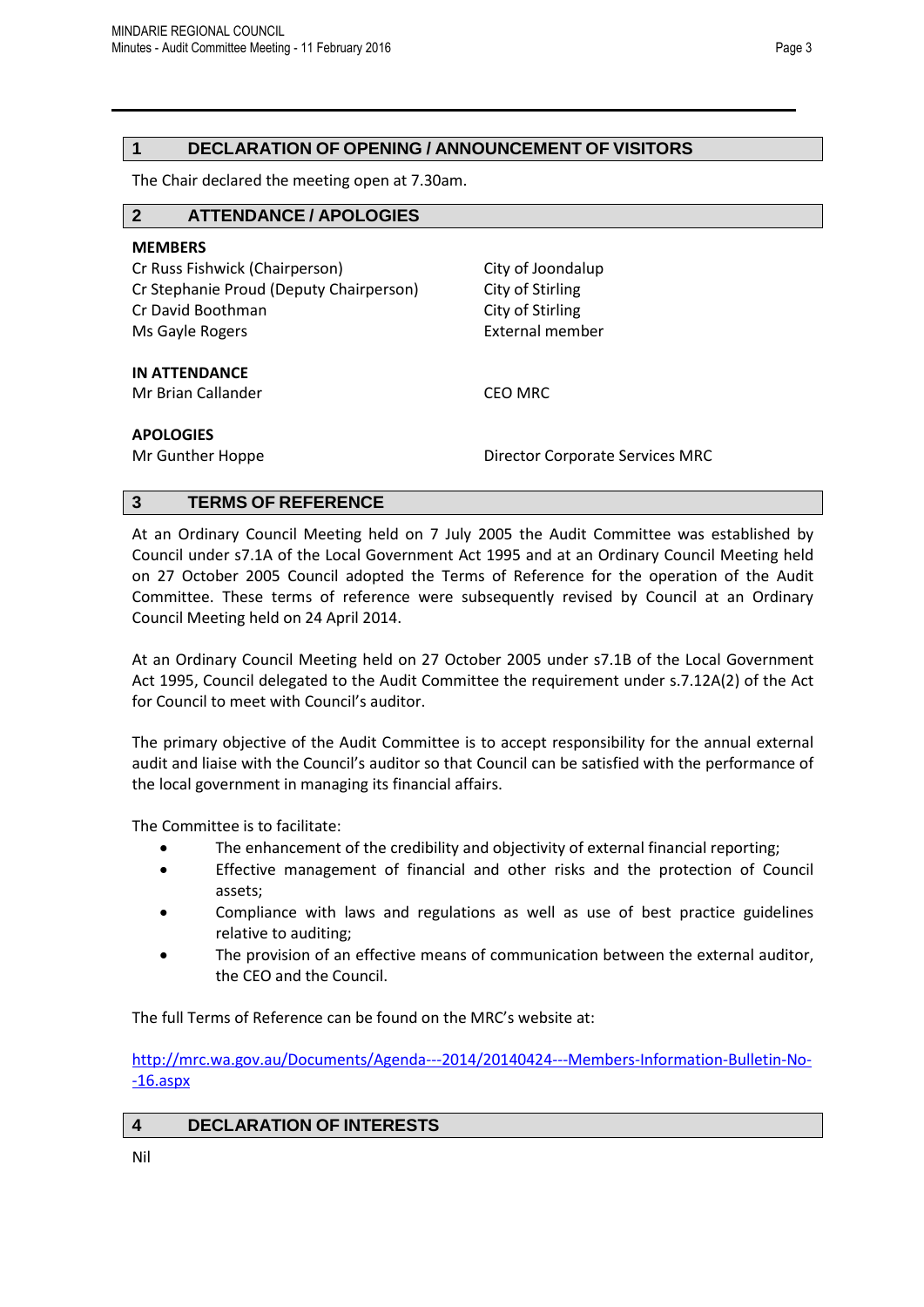### <span id="page-3-0"></span>**5 CONFIRMATION OF MINUTES OF PREVIOUS MEETING – 12 NOVEMBER 2015**

### **RESOLVED**

**Cr Boothman moved, Cr Proud seconded**

**That the Minutes of the Audit Committee Meeting held on 12 November 2015 be confirmed as a true record of the proceedings.**

*(Carried: 4/0)*

### <span id="page-3-1"></span>**6 REPORTS**

#### <span id="page-3-2"></span>**6.1 REVIEW OF COMPLIANCE AUDIT - 2015**

#### **BACKGROUND**

The Local Government (Audit) Regulations 1996 require a local government to carry out a compliance audit for the period 1 January to 31 December each year. The Compliance Audit Return is to be adopted by Council and certified by the Chairman and Chief Executive Officer. The certified Compliance Audit Return is to be forwarded to the Department of Local Government by 31 March 2016.

The draft Compliance Audit Return for 2015 has been completed online at the Department of Local Government and Communities' website and is at Attachment 1 for Council's consideration.

#### **DETAIL**

There were no areas of non-compliance noted in the current year compliance return.

#### **STATUTORY ENVIRONMENT**

Local Government Act 1995 – Part 7 Local Government (Audit) Regulations 1996 – Section 14 and 15

#### **POLICY IMPLICATIONS**

Not applicable.

**STRATEGIC IMPLICATIONS** Not applicable.

**COMMENT**

Nil.

#### **RESPONSIBLE OFFICER RECOMMENDATION**

That the Audit Committee recommends that Council endorse the Compliance Audit return for the 2015 calendar year, as presented.

#### **RESOLVED**

**Cr Boothman moved, Cr Proud seconded**

<span id="page-3-3"></span>**That the Audit Committee recommends that Council endorse the Compliance Audit Return for the 2015 calendar year, as presented.** *(Carried: 4/0)*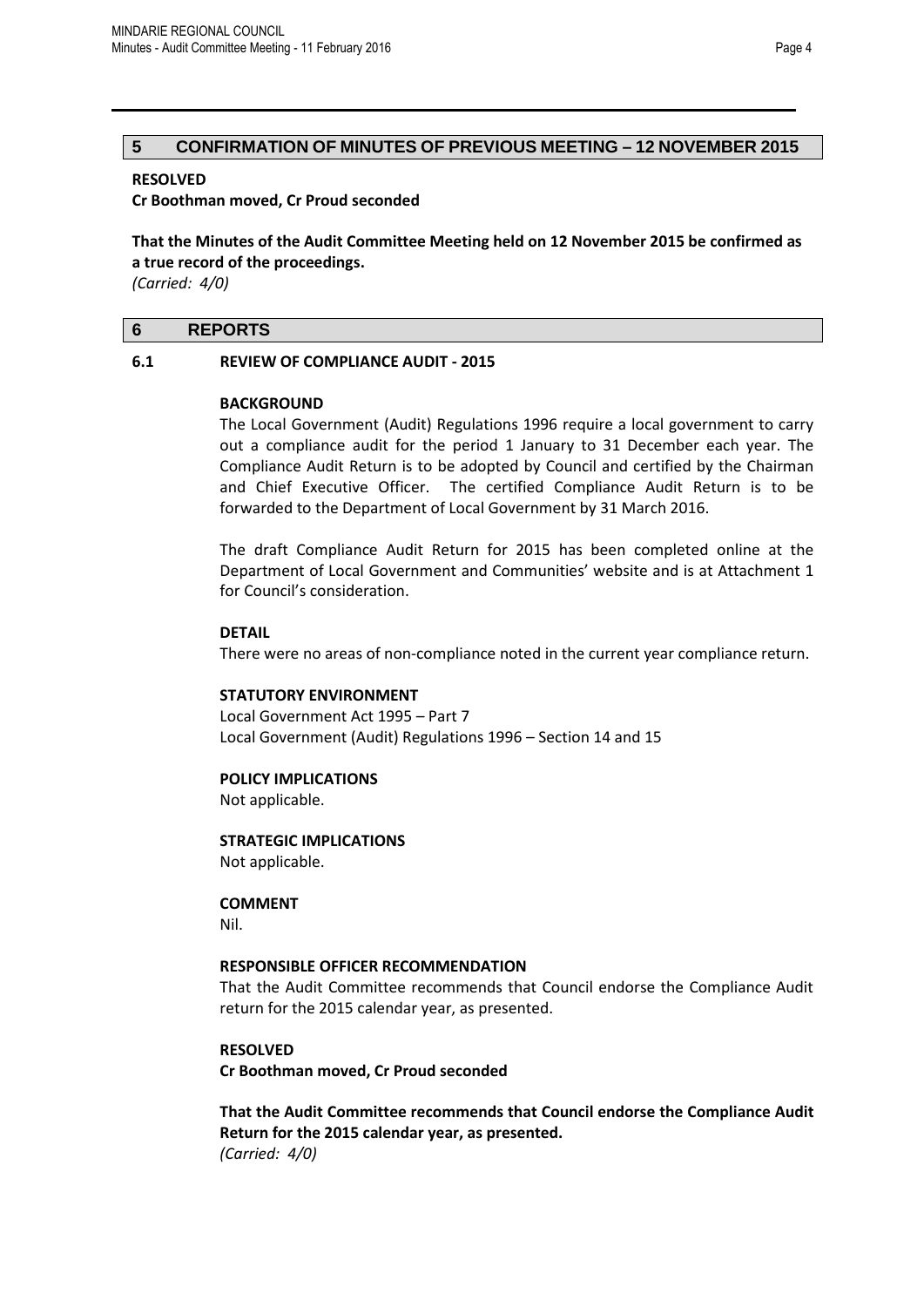#### **6.2 RISK REGISTER SUMMARY**

#### **SUMMARY**

The MRC's initial Risk Register summary was tabled at the Audit Committee meeting held on 24 November 2014.

At the meeting it was agreed that a summarised risk register would be tabled with the Audit Committee every six months for discussion.

A summarised risk register which outlines those risks rated as 'High' or 'Extreme' is included as Attachment 2 to this agenda.

Management have prepared management plans for each of the risks included in the summary.

Management conducted a full risk register review in December 2015 and the following risks have been changed or removed from/added to the register:

- STRAT 06 State Government implements changes to Regional Councils existence *Removed - Downgraded to a rating of 5 due to the WARR Act review withdrawal.*
- COR 09 Failure to effectively manage existing MRC contracts *Removed - Downgraded to a rating of 8 due to improved ongoing contract management.*
- COR 14 Failure of Resource Recovery Facility (RRF) *Removed - Downgraded to a rating of 9 due to new contractual agreement, the successful replacement of composters and certainty towards future maintenance.*
- OPS 21 Inability to keep recyclable materials out of landfill *Increased – Increased Risk Rating from 10 to 15 due to the reevaluation of waste to landfill verses diversion offsite.*

#### **RESPONSIBLE OFFICER RECOMMENDATION**

That the Audit Committee note the Risk Register Summary presented.

### **RESOLVED**

**Cr Boothman moved, Ms Rogers seconded**

**That the Audit Committee note the Risk Register Summary presented.** *(Carried: 4/0)*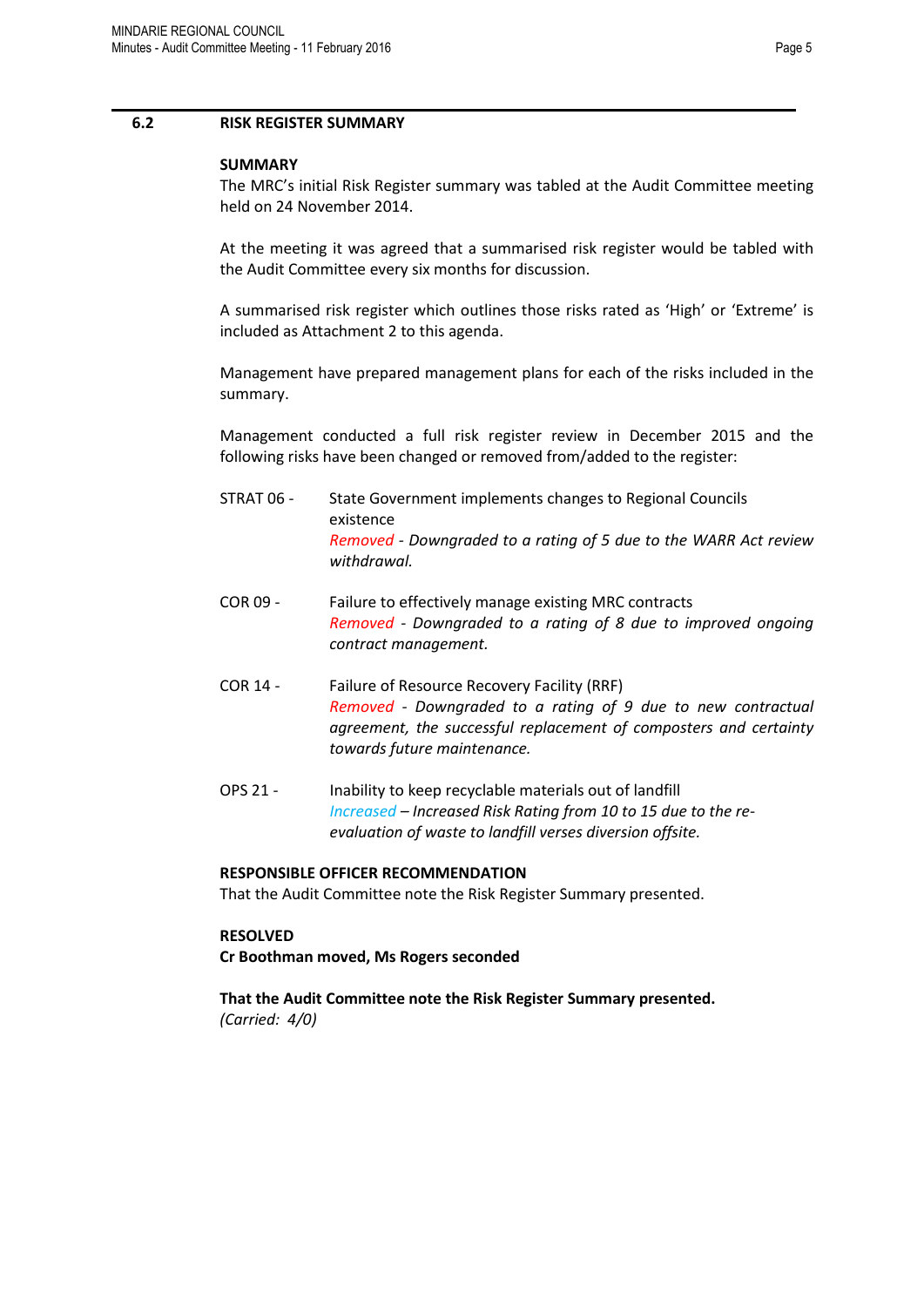#### $\overline{7}$ **NEW BUSINESS**

Nil

 $\bf{8}$ **NEXT MEETING** 

The next audit committee meeting is scheduled for Thursday 28<sup>th</sup> July 2016.

l,

 $\overline{9}$ **CLOSURE** 

The Chairperson closed the meeting at 8.10am.

These Minutes were confirmed by the Audit Committee as a true and accurate record of the Audit Committee Meeting held on 11 February 2016.

| Signed     | S.<br>una | .Chairperson |
|------------|-----------|--------------|
| Dated this | day of    | 2016         |
|            |           |              |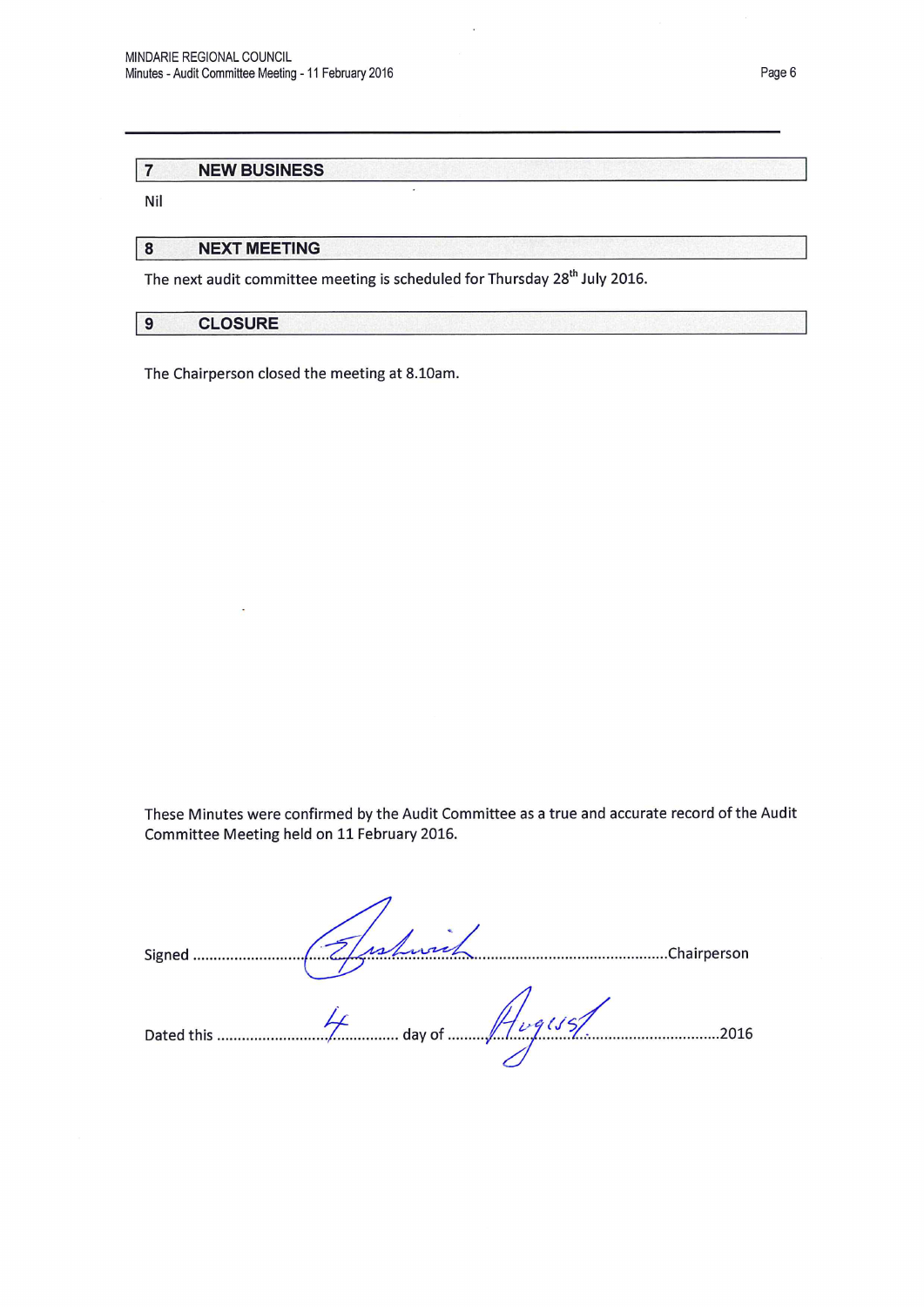# **ATTACHMENT 1**

# **TO ITEM 6.1**

# <span id="page-6-0"></span>**AUDIT COMMITTEE MEETING**

# **11 FEBRUARY 2016**

# **COMPLIANCE AUDIT RETURN - 2015**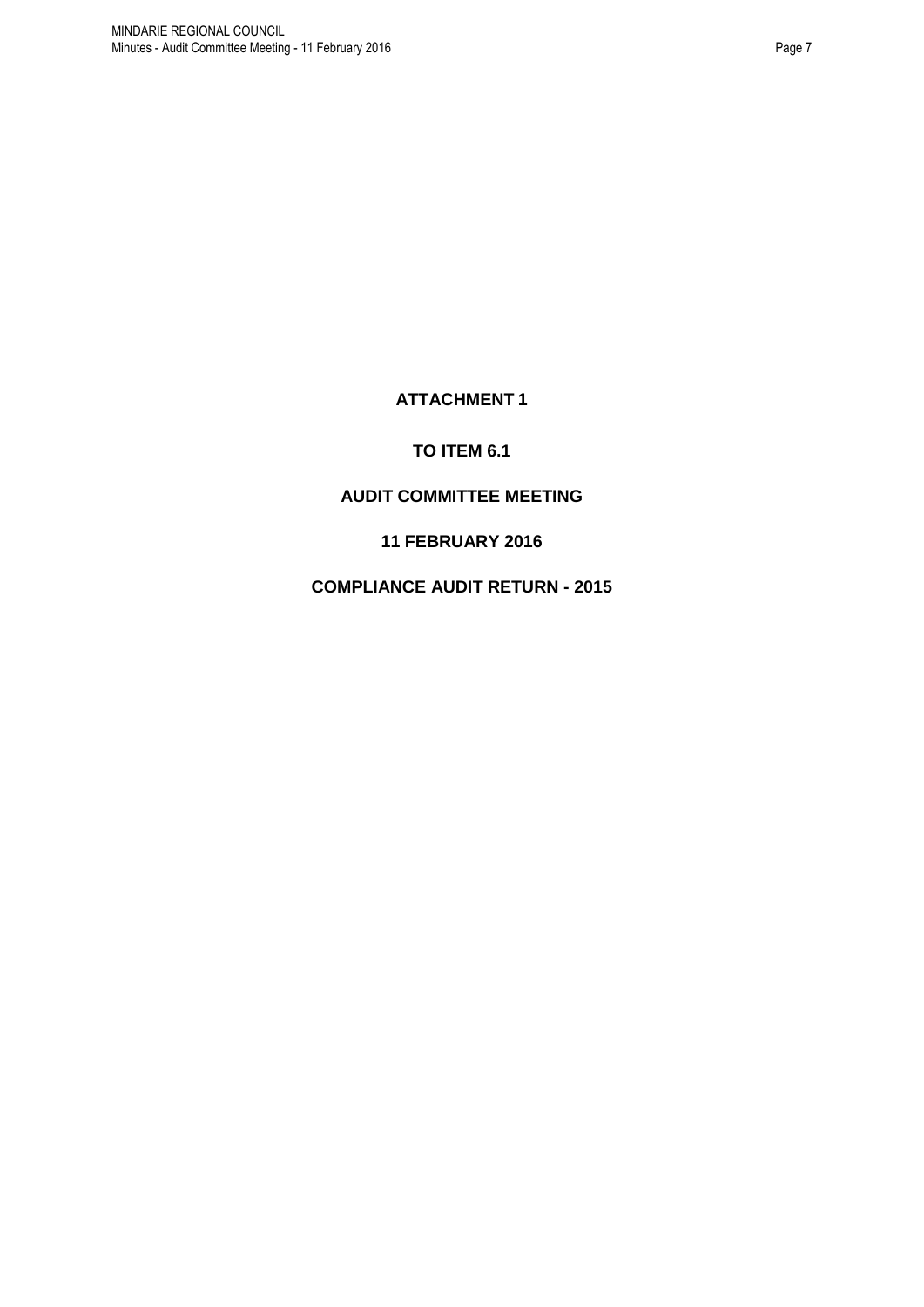

# **Mindarie Regional Council - Compliance Audit Return Regional Local Government 2015**

## **Certified Copy of Return**

Please submit a signed copy to the Director General of the Department of Local Government and Communities together with a copy of section of relevant minutes.

|           | <b>Commercial Enterprises by Local Governments</b>             |                                                                                                                                                                               |          |          |                      |  |
|-----------|----------------------------------------------------------------|-------------------------------------------------------------------------------------------------------------------------------------------------------------------------------|----------|----------|----------------------|--|
| <b>No</b> | Reference                                                      | Ouestion                                                                                                                                                                      | Response | Comments | Respondent           |  |
| 1         | s3.59(2)(a)(b)(c)<br>Functions &<br>General Regulation<br>7,9  | Has the local government prepared a<br>business plan for each major trading<br>undertaking in 2015.                                                                           | N/A      |          | <b>Gunther Hoppe</b> |  |
| 2         | s3.59(2)(a)(b)(c)<br>Functions &<br>General Regulation<br>7,10 | Has the local government prepared a<br>business plan for each major land<br>transaction that was not exempt in<br>2015.                                                       | N/A      |          | <b>Gunther Hoppe</b> |  |
| 3         | s3.59(2)(a)(b)(c)<br>Functions &<br>General Regulation<br>7,10 | Has the local government prepared a<br>business plan before entering into each<br>land transaction that was preparatory<br>to entry into a major land transaction<br>in 2015. | N/A      |          | <b>Gunther Hoppe</b> |  |
| 4         | s3.59(4)                                                       | Has the local government given<br>Statewide public notice of each<br>proposal to commence a major trading<br>undertaking or enter into a major land<br>transaction for 2015.  | N/A      |          | <b>Gunther Hoppe</b> |  |
| 5         | s3.59(5)                                                       | Did the Council, during 2015, resolve<br>to proceed with each major land<br>transaction or trading undertaking by<br>absolute majority.                                       | N/A      |          | <b>Gunther Hoppe</b> |  |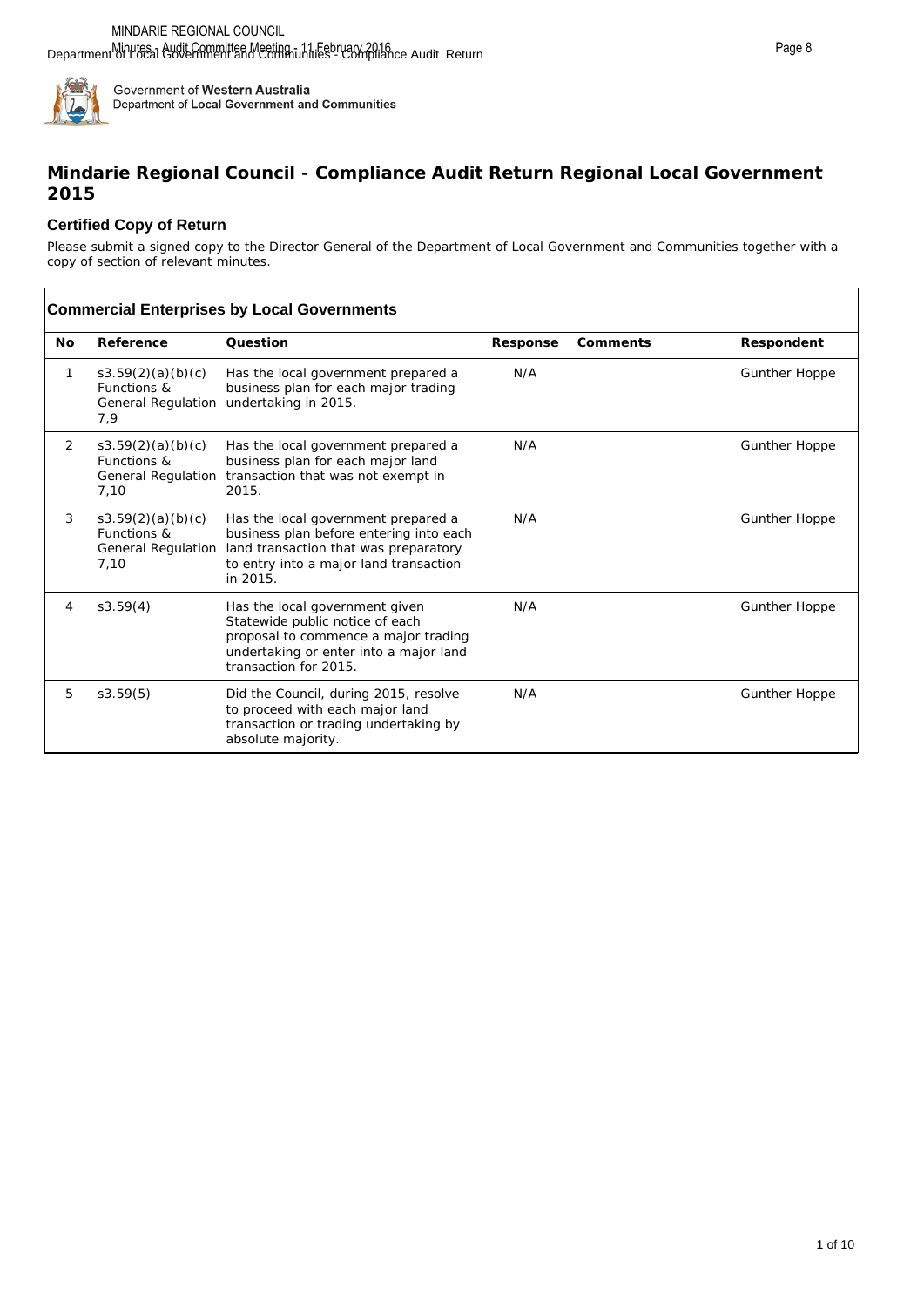

# **Delegation of Power / Duty**

| No           | Reference                       | Question                                                                                                                                              | Response | Comments | Respondent           |  |
|--------------|---------------------------------|-------------------------------------------------------------------------------------------------------------------------------------------------------|----------|----------|----------------------|--|
| $\mathbf{1}$ | s5.16, 5.17, 5.18               | Were all delegations to committees<br>resolved by absolute majority.                                                                                  | N/A      |          | <b>Gunther Hoppe</b> |  |
| 2            | s5.16, 5.17, 5.18               | Were all delegations to committees in<br>writing.                                                                                                     | N/A      |          | <b>Gunther Hoppe</b> |  |
| 3            | s5.16, 5.17, 5.18               | Were all delegations to committees<br>within the limits specified in section<br>5.17.                                                                 | N/A      |          | <b>Gunther Hoppe</b> |  |
| 4            | s5.16, 5.17, 5.18               | Were all delegations to committees<br>recorded in a register of delegations.                                                                          | N/A      |          | <b>Gunther Hoppe</b> |  |
| 5            | s5.18                           | Has Council reviewed delegations to its<br>committees in the 2014/2015 financial<br>year.                                                             | N/A      |          | <b>Gunther Hoppe</b> |  |
| 6            | s5.42(1), 5.43<br>Admin Reg 18G | Did the powers and duties of the<br>Council delegated to the CEO exclude<br>those as listed in section 5.43 of the<br>Act.                            | Yes      |          | <b>Gunther Hoppe</b> |  |
| 7            | Reg 18G                         | s5.42(1)(2) Admin Were all delegations to the CEO<br>resolved by an absolute majority.                                                                | Yes      |          | <b>Gunther Hoppe</b> |  |
| 8            | Reg 18G                         | s5.42(1)(2) Admin Were all delegations to the CEO in<br>writing.                                                                                      | Yes      |          | <b>Gunther Hoppe</b> |  |
| 9            | s5.44(2)                        | Were all delegations by the CEO to any<br>employee in writing.                                                                                        | Yes      |          | <b>Gunther Hoppe</b> |  |
| 10           | s5.45(1)(b)                     | Were all decisions by the Council to<br>amend or revoke a delegation made by<br>absolute majority.                                                    | Yes      |          | <b>Gunther Hoppe</b> |  |
| 11           | s5.46(1)                        | Has the CEO kept a register of all<br>delegations made under the Act to him<br>and to other employees.                                                | Yes      |          | <b>Gunther Hoppe</b> |  |
| 12           | s5.46(2)                        | Were all delegations made under<br>Division 4 of Part 5 of the Act reviewed<br>by the delegator at least once during<br>the 2014/2015 financial year. | Yes      |          | <b>Gunther Hoppe</b> |  |
| 13           | s5.46(3) Admin<br>Reg 19        | Did all persons exercising a delegated<br>power or duty under the Act keep, on<br>all occasions, a written record as<br>required.                     | Yes      |          | <b>Gunther Hoppe</b> |  |

# **Disclosure of Interest**

| No. | Reference | Ouestion                                                                                                                                                                                                                                                                                      | Response | Comments | Respondent           |
|-----|-----------|-----------------------------------------------------------------------------------------------------------------------------------------------------------------------------------------------------------------------------------------------------------------------------------------------|----------|----------|----------------------|
|     | s5.67     | If a member disclosed an interest, did<br>he/she ensure that they did not remain<br>present to participate in any discussion<br>or decision-making procedure relating<br>to the matter in which the interest was<br>disclosed (not including participation<br>approvals granted under s5.68). | N/A      |          | <b>Gunther Hoppe</b> |
|     | s5.68(2)  | Were all decisions made under section<br>5.68(1), and the extent of participation<br>allowed, recorded in the minutes of<br>Council and Committee meetings.                                                                                                                                   | N/A      |          | <b>Gunther Hoppe</b> |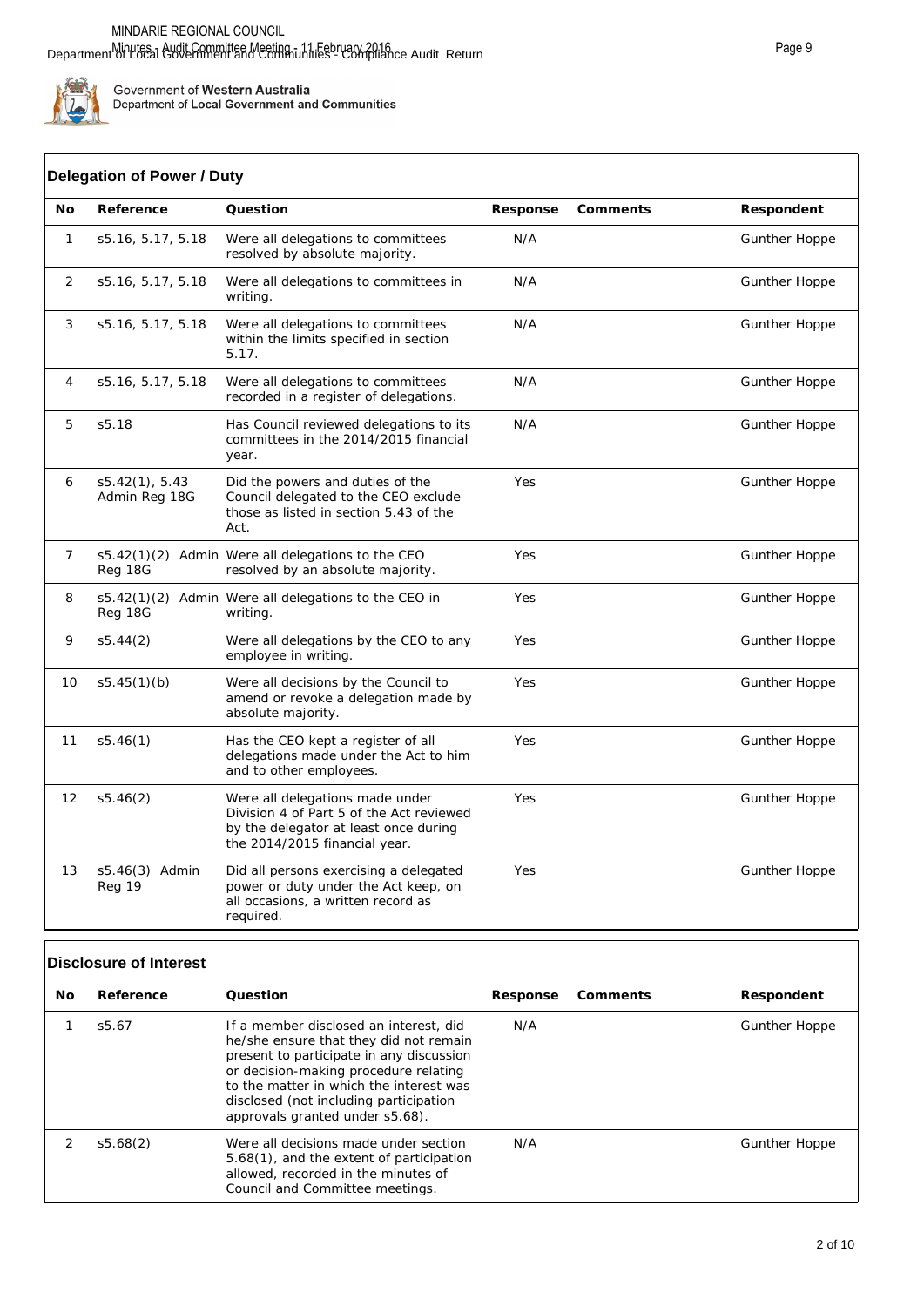#### Department of Local Government and Communities" Compliance Audit Return Minutes - Audit Committee Meeting - 11 February 2016



| No             | Reference                                            | Question                                                                                                                                                                                                                                                                                           | Response | Comments | Respondent           |
|----------------|------------------------------------------------------|----------------------------------------------------------------------------------------------------------------------------------------------------------------------------------------------------------------------------------------------------------------------------------------------------|----------|----------|----------------------|
| 3              | s5.73                                                | Were disclosures under section 5.65 or<br>5.70 recorded in the minutes of the<br>meeting at which the disclosure was<br>made.                                                                                                                                                                      | Yes      |          | <b>Gunther Hoppe</b> |
| 4              | s5.75(1) Admin<br>Reg 22 Form 2                      | Was a primary return lodged by all<br>newly elected members within three<br>months of their start day.                                                                                                                                                                                             | Yes      |          | <b>Gunther Hoppe</b> |
| 5              | s5.75(1) Admin<br>Reg 22 Form 2                      | Was a primary return lodged by all<br>newly designated employees within<br>three months of their start day.                                                                                                                                                                                        | Yes      |          | <b>Gunther Hoppe</b> |
| 6              | s5.76(1) Admin<br>Reg 23 Form 3                      | Was an annual return lodged by all<br>continuing elected members by 31<br>August 2015.                                                                                                                                                                                                             | Yes      |          | <b>Gunther Hoppe</b> |
| $\overline{7}$ | s5.76(1) Admin<br>Reg 23 Form 3                      | Was an annual return lodged by all<br>designated employees by 31 August<br>2015.                                                                                                                                                                                                                   | Yes      |          | <b>Gunther Hoppe</b> |
| 8              | s5.77                                                | On receipt of a primary or annual<br>return, did the CEO, (or the Mayor/<br>President in the case of the CEO's<br>return) on all occasions, give written<br>acknowledgment of having received<br>the return.                                                                                       | Yes      |          | <b>Gunther Hoppe</b> |
| 9              | Reg 28                                               | s5.88(1)(2) Admin Did the CEO keep a register of financial<br>interests which contained the returns<br>lodged under section 5.75 and 5.76                                                                                                                                                          | Yes      |          | <b>Gunther Hoppe</b> |
| 10             | Reg 28                                               | s5.88(1)(2) Admin Did the CEO keep a register of financial<br>interests which contained a record of<br>disclosures made under sections 5.65,<br>5.70 and 5.71, in the form prescribed<br>in Administration Regulation 28.                                                                          | Yes      |          | <b>Gunther Hoppe</b> |
| 11             | s5.88(3)                                             | Has the CEO removed all returns from<br>the register when a person ceased to<br>be a person required to lodge a return<br>under section 5.75 or 5.76.                                                                                                                                              | Yes      |          | <b>Gunther Hoppe</b> |
| 12             | s5.88(4)                                             | Have all returns lodged under section<br>5.75 or 5.76 and removed from the<br>register, been kept for a period of at<br>least five years, after the person who<br>lodged the return ceased to be a<br>council member or designated<br>employee.                                                    | Yes      |          | <b>Gunther Hoppe</b> |
| 13             | s5.103 Admin Reg<br>34C & Rules of<br>Conduct Reg 11 | Where an elected member or an<br>employee disclosed an interest in a<br>matter discussed at a Council or<br>committee meeting where there was a<br>reasonable belief that the impartiality<br>of the person having the interest would<br>be adversely affected, was it recorded<br>in the minutes. | Yes      |          | <b>Gunther Hoppe</b> |
| 14             | s5.70(2)                                             | Where an employee had an interest in<br>any matter in respect of which the<br>employee provided advice or a report<br>directly to the Council or a Committee,<br>did that person disclose the nature of<br>that interest when giving the advice or<br>report.                                      | Yes      |          | <b>Gunther Hoppe</b> |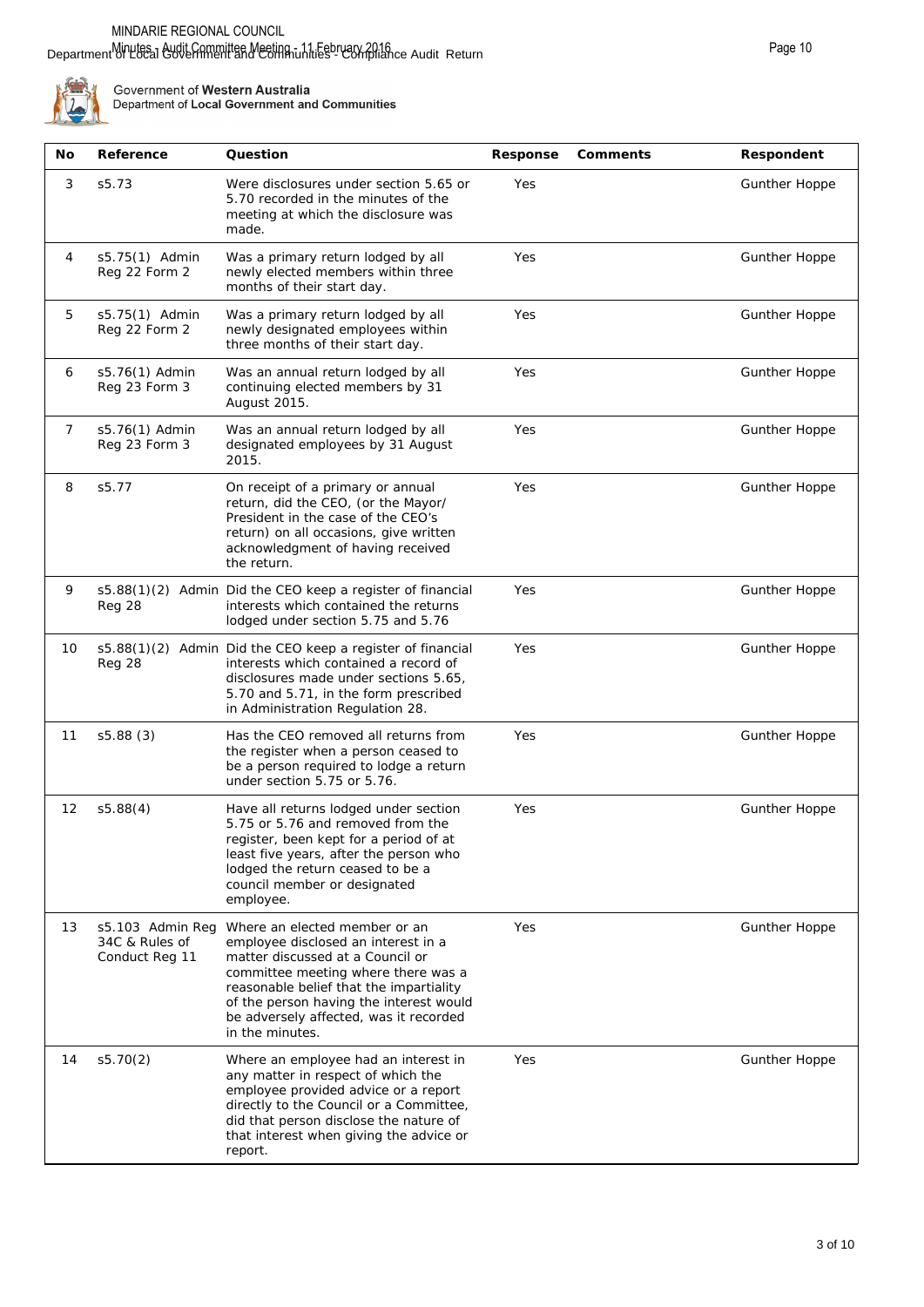

| No | Reference                  | Ouestion                                                                                                                                                                            | Response | Comments | Respondent    |
|----|----------------------------|-------------------------------------------------------------------------------------------------------------------------------------------------------------------------------------|----------|----------|---------------|
| 15 | s5.70(3)                   | Where an employee disclosed an<br>interest under s5.70(2), did that<br>person also disclose the extent of that<br>interest when required to do so by the<br>Council or a Committee. | Yes      |          | Gunther Hoppe |
| 16 | s5.103(3) Admin<br>Reg 34B | Has the CEO kept a register of all<br>notifiable gifts received by Council<br>members and employees.                                                                                | Yes      |          | Gunther Hoppe |

# **Disposal of Property**

| No | Reference | Ouestion                                                                                                                                                                                                           | Response | Comments | Respondent           |
|----|-----------|--------------------------------------------------------------------------------------------------------------------------------------------------------------------------------------------------------------------|----------|----------|----------------------|
|    | s3.58(3)  | Was any property that was not<br>disposed of by public auction or tender,<br>given local public notice prior to<br>disposal (except where excluded by<br>Section 3.58(5)).                                         | N/A      |          | <b>Gunther Hoppe</b> |
|    | s3.58(4)  | Where the local government disposed<br>of property under section 3.58(3), did<br>it provide details, as prescribed by<br>section 3.58(4), in the required local<br>public notice for each disposal of<br>property. | N/A      |          | <b>Gunther Hoppe</b> |

# **Finance**

| <b>No</b> | Reference     | Question                                                                                                                                                                                                             | Response | Comments | Respondent           |  |
|-----------|---------------|----------------------------------------------------------------------------------------------------------------------------------------------------------------------------------------------------------------------|----------|----------|----------------------|--|
| 1         | S7.1A         | Has the local government established<br>an audit committee and appointed<br>members by absolute majority in<br>accordance with section 7.1A of the<br>Act.                                                           | Yes      |          | <b>Gunther Hoppe</b> |  |
| 2         | s7.1B         | Where a local government determined<br>to delegate to its audit committee any<br>powers or duties under Part 7 of the<br>Act, did it do so by absolute majority.                                                     | N/A      |          | <b>Gunther Hoppe</b> |  |
| 3         | S7.3          | Was the person(s) appointed by the<br>local government to be its auditor, a<br>registered company auditor.                                                                                                           | Yes      |          | <b>Gunther Hoppe</b> |  |
| 4         | S7.3, S7.6(3) | Was the person or persons appointed<br>by the local government to be its<br>auditor, appointed by an absolute<br>majority decision of Council.                                                                       | Yes      |          | <b>Gunther Hoppe</b> |  |
| 5         | Audit Reg 10  | Was the Auditor's report for the<br>financial year ended 30 June 2015<br>received by the local government<br>within 30 days of completion of the<br>audit.                                                           | Yes      |          | <b>Gunther Hoppe</b> |  |
| 6         | S7.9(1)       | Was the Auditor's report for<br>2014/2015 received by the local<br>government by 31 December 2015.                                                                                                                   | Yes      |          | <b>Gunther Hoppe</b> |  |
| 7         | s7.12A(3)     | Where the local government<br>determined that matters raised in the<br>auditor's report prepared under s7.9<br>(1) of the Act required action to be<br>taken by the local government, was<br>that action undertaken. | N/A      |          | <b>Gunther Hoppe</b> |  |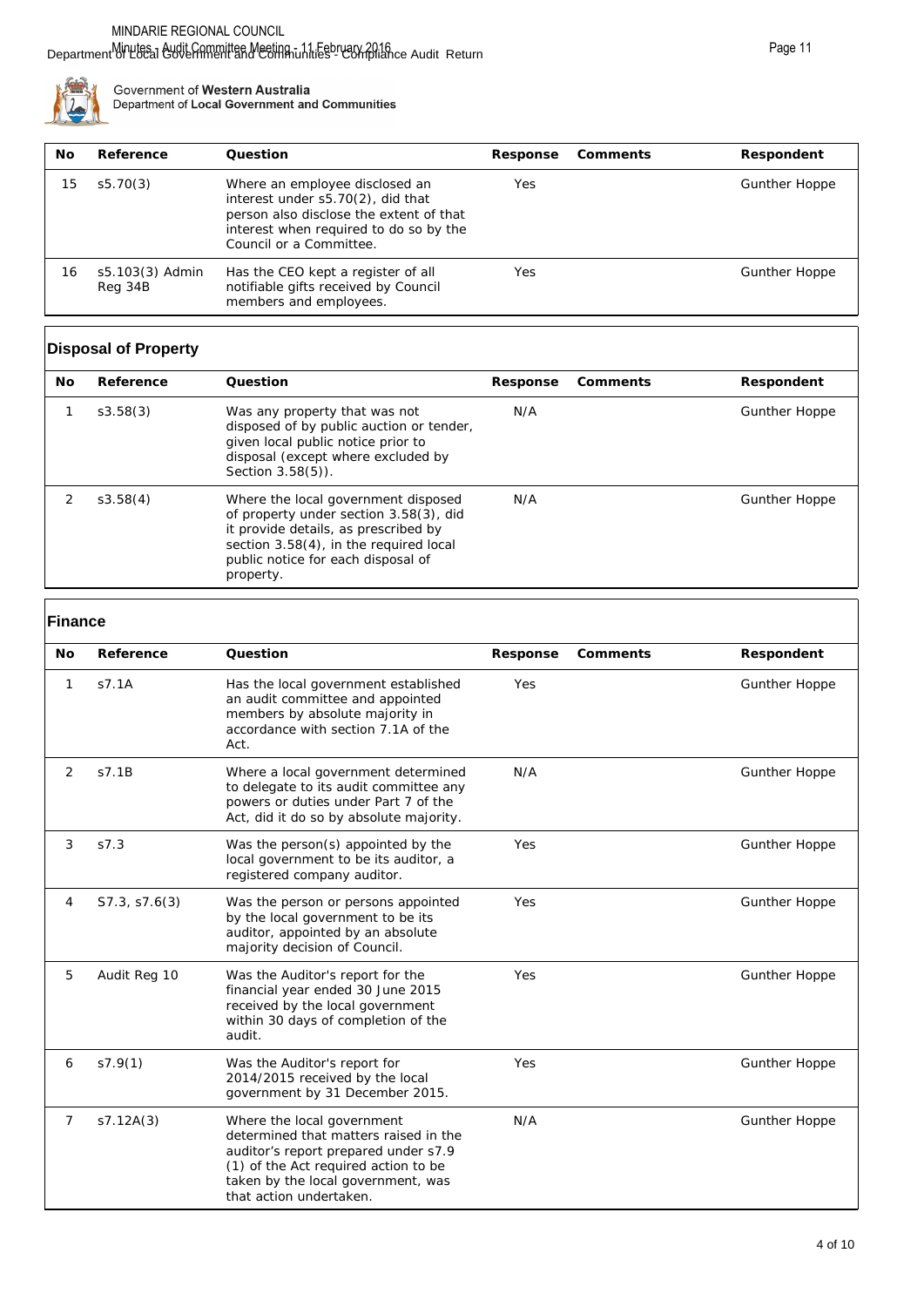#### Department of Local Government and Communities" Compliance Audit Return Minutes - Audit Committee Meeting - 11 February 2016



| No | Reference | Question                                                                                                                                                                                                                                                                                                                                                                                                                   | Response | Comments | Respondent           |
|----|-----------|----------------------------------------------------------------------------------------------------------------------------------------------------------------------------------------------------------------------------------------------------------------------------------------------------------------------------------------------------------------------------------------------------------------------------|----------|----------|----------------------|
| 8  | S7.12A(4) | Where the local government<br>determined that matters raised in the<br>auditor's report (prepared under s7.9<br>(1) of the Act) required action to be<br>taken by the local government, was a<br>report prepared on any actions<br>undertaken.                                                                                                                                                                             | N/A      |          | <b>Gunther Hoppe</b> |
| 9  | S7.12A(4) | Where the local government<br>determined that matters raised in the<br>auditor's report (prepared under s7.9<br>(1) of the Act) required action to be<br>taken by the local government, was a<br>copy of the report forwarded to the<br>Minister by the end of the financial<br>year or 6 months after the last report<br>prepared under s7.9 was received by<br>the local government whichever was<br>the latest in time. | N/A      |          | <b>Gunther Hoppe</b> |
| 10 | A Reg 7   | Did the agreement between the local<br>government and its auditor include the<br>objectives of the audit.                                                                                                                                                                                                                                                                                                                  | Yes      |          | <b>Gunther Hoppe</b> |
| 11 | A Reg 7   | Did the agreement between the local<br>government and its auditor include the<br>scope of the audit.                                                                                                                                                                                                                                                                                                                       | Yes      |          | <b>Gunther Hoppe</b> |
| 12 | A Reg 7   | Did the agreement between the local<br>government and its auditor include a<br>plan for the audit.                                                                                                                                                                                                                                                                                                                         | Yes      |          | <b>Gunther Hoppe</b> |
| 13 | A Reg 7   | Did the agreement between the local<br>government and its auditor include<br>details of the remuneration and<br>expenses to be paid to the auditor.                                                                                                                                                                                                                                                                        | Yes      |          | <b>Gunther Hoppe</b> |
| 14 | A Reg 7   | Did the agreement between the local<br>government and its auditor include the<br>method to be used by the local<br>government to communicate with, and<br>supply information to, the auditor.                                                                                                                                                                                                                              | Yes      |          | <b>Gunther Hoppe</b> |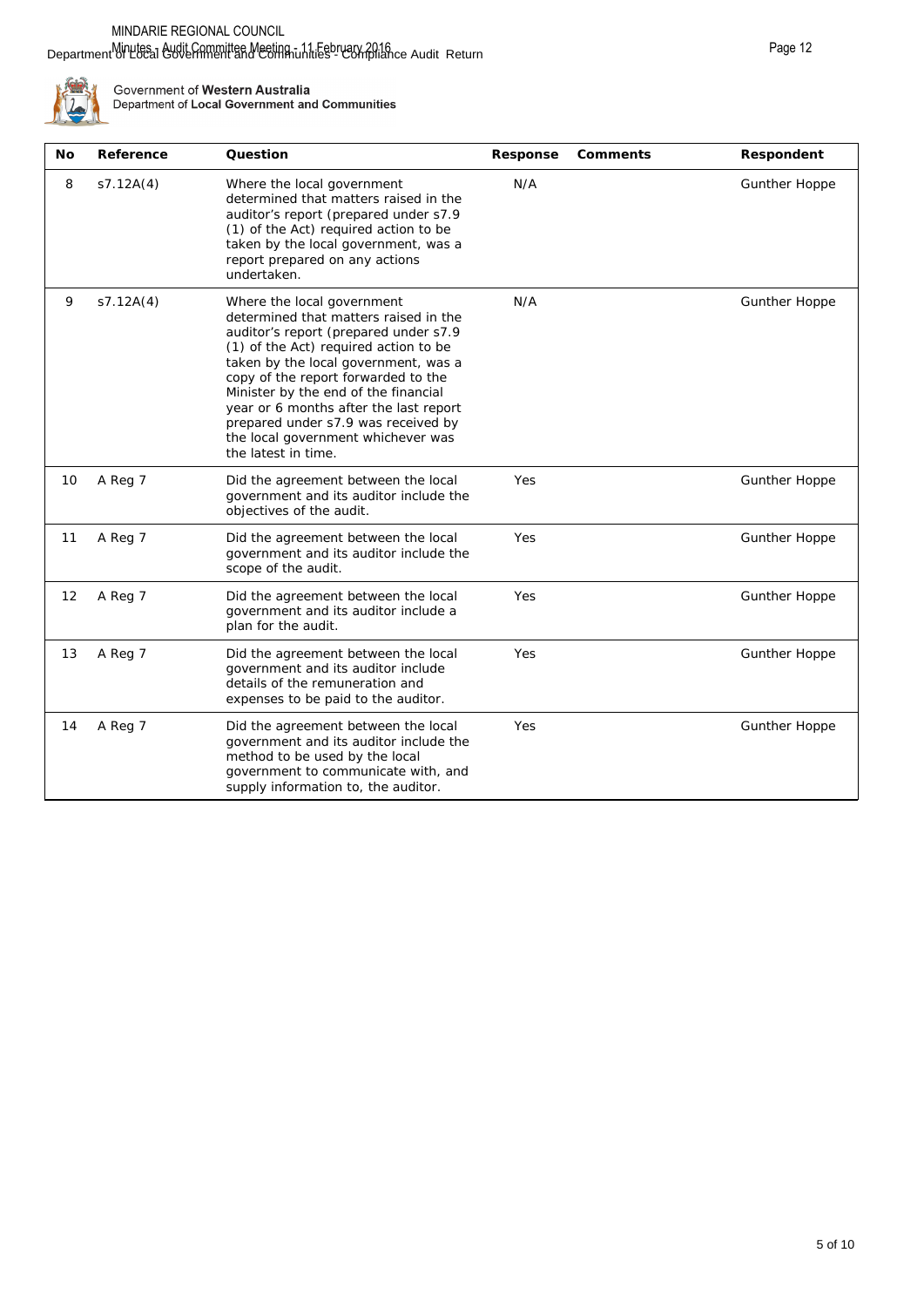

#### **No Reference Question Response Comments Respondent** 1 Admin Reg 18C Did the local government approve the process to be used for the selection and appointment of the CEO before the position was advertised. N/A Gunther Hoppe 2 s5.36(4), 5.37(3), Admin Reg 18A Were all vacancies for the position of CEO and other designated senior employees advertised and did the advertising comply with s5.36(4), s5.37(3) and Admin Reg 18A. N/A Gunther Hoppe 3 Admin Reg 18F Was the remuneration and other **Local Government Employees**

|   |                | employees advertised and did the<br>advertising comply with s5.36(4),<br>s5.37(3) and Admin Reg 18A.                                                                             |     |                      |
|---|----------------|----------------------------------------------------------------------------------------------------------------------------------------------------------------------------------|-----|----------------------|
| 3 | Admin Reg 18F  | Was the remuneration and other<br>benefits paid to a CEO on appointment<br>the same remuneration and benefits<br>advertised for the position of CEO<br>under section $5.36(4)$ . | N/A | <b>Gunther Hoppe</b> |
| 4 | Admin Regs 18E | Did the local government ensure<br>checks were carried out to confirm that<br>the information in an application for<br>employment was true (applicable to<br>CEO only).          | N/A | <b>Gunther Hoppe</b> |
| 5 | s5.37(2)       | Did the CEO inform council of each<br>proposal to employ or dismiss a<br>designated senior employee.                                                                             | N/A | <b>Gunther Hoppe</b> |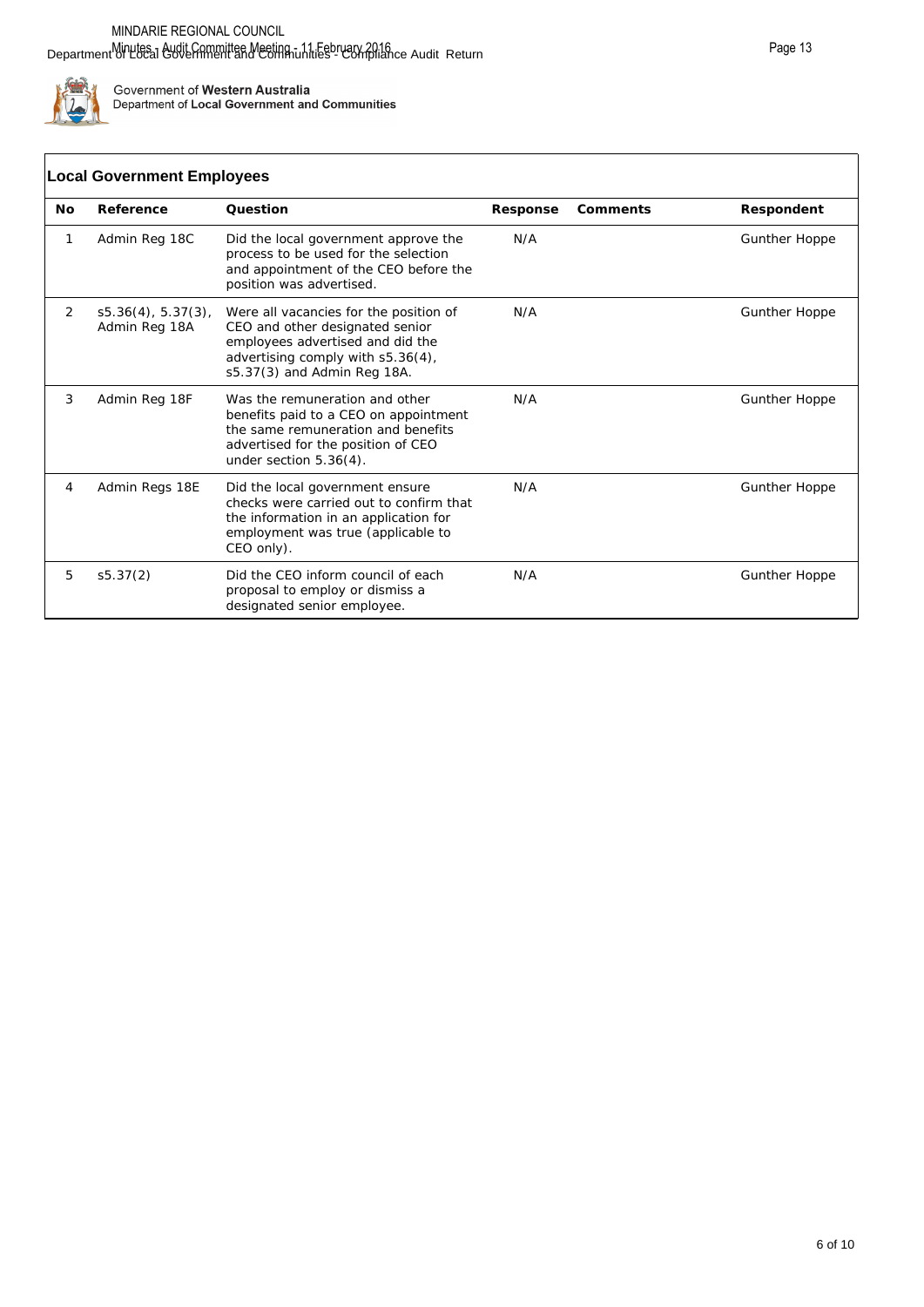

# **Official Conduct**

|    | UIIIGIAI GONQUCL |                                                                                                                                                                                                 |          |          |                      |
|----|------------------|-------------------------------------------------------------------------------------------------------------------------------------------------------------------------------------------------|----------|----------|----------------------|
| No | Reference        | Question                                                                                                                                                                                        | Response | Comments | Respondent           |
| 1  | s5.120           | Where the CEO is not the complaints<br>officer, has the local government<br>designated a senior employee, as<br>defined under s5.37, to be its<br>complaints officer.                           | N/A      |          | <b>Gunther Hoppe</b> |
| 2  | s5.121(1)        | Has the complaints officer for the local<br>government maintained a register of<br>complaints which records all<br>complaints that result in action under<br>$s5.110(6)(b)$ or (c).             | Yes      |          | Gunther Hoppe        |
| 3  | s5.121(2)(a)     | Does the complaints register<br>maintained by the complaints officer<br>include provision for recording of the<br>name of the council member about<br>whom the complaint is made.               | Yes      |          | <b>Gunther Hoppe</b> |
| 4  | s5.121(2)(b)     | Does the complaints register<br>maintained by the complaints officer<br>include provision for recording the<br>name of the person who makes the<br>complaint.                                   | Yes      |          | <b>Gunther Hoppe</b> |
| 5  | s5.121(2)(c)     | Does the complaints register<br>maintained by the complaints officer<br>include provision for recording a<br>description of the minor breach that<br>the standards panel finds has<br>occurred. | Yes      |          | <b>Gunther Hoppe</b> |
| 6  | s5.121(2)(d)     | Does the complaints register<br>maintained by the complaints officer<br>include the provision to record details<br>of the action taken under $s5.110(6)(b)$<br>or $(c)$ .                       | Yes      |          | Gunther Hoppe        |

# **Tenders for Providing Goods and Services**

| No. | Reference             | Question                                                                                                                                                                                                                                                                                                                                                                                                       | Response | Comments | Respondent           |
|-----|-----------------------|----------------------------------------------------------------------------------------------------------------------------------------------------------------------------------------------------------------------------------------------------------------------------------------------------------------------------------------------------------------------------------------------------------------|----------|----------|----------------------|
| 1   | s3.57 F&G Reg 11      | Did the local government invite<br>tenders on all occasions (before<br>entering into contracts for the supply<br>of goods or services) where the<br>consideration under the contract was,<br>or was expected to be, worth more<br>than the consideration stated in<br>Regulation 11(1) of the Local<br>Government (Functions & General)<br>Regulations (Subject to Functions and<br>General Regulation 11(2)). | Yes      |          | <b>Gunther Hoppe</b> |
| 2   | <b>F&amp;G Reg 12</b> | Did the local government comply with<br>F&G Reg 12 when deciding to enter<br>into multiple contracts rather than<br>inviting tenders for a single contract.                                                                                                                                                                                                                                                    | N/A      |          | <b>Gunther Hoppe</b> |
| 3   |                       | F&G Reg $14(1)$ &(3) Did the local government invite<br>tenders via Statewide public notice.                                                                                                                                                                                                                                                                                                                   | Yes      |          | <b>Gunther Hoppe</b> |
| 4   | F&G Reg 14 & 15       | Did the local government's advertising<br>and tender documentation comply with<br>F&G Regs 14 & 15.                                                                                                                                                                                                                                                                                                            | Yes      |          | <b>Gunther Hoppe</b> |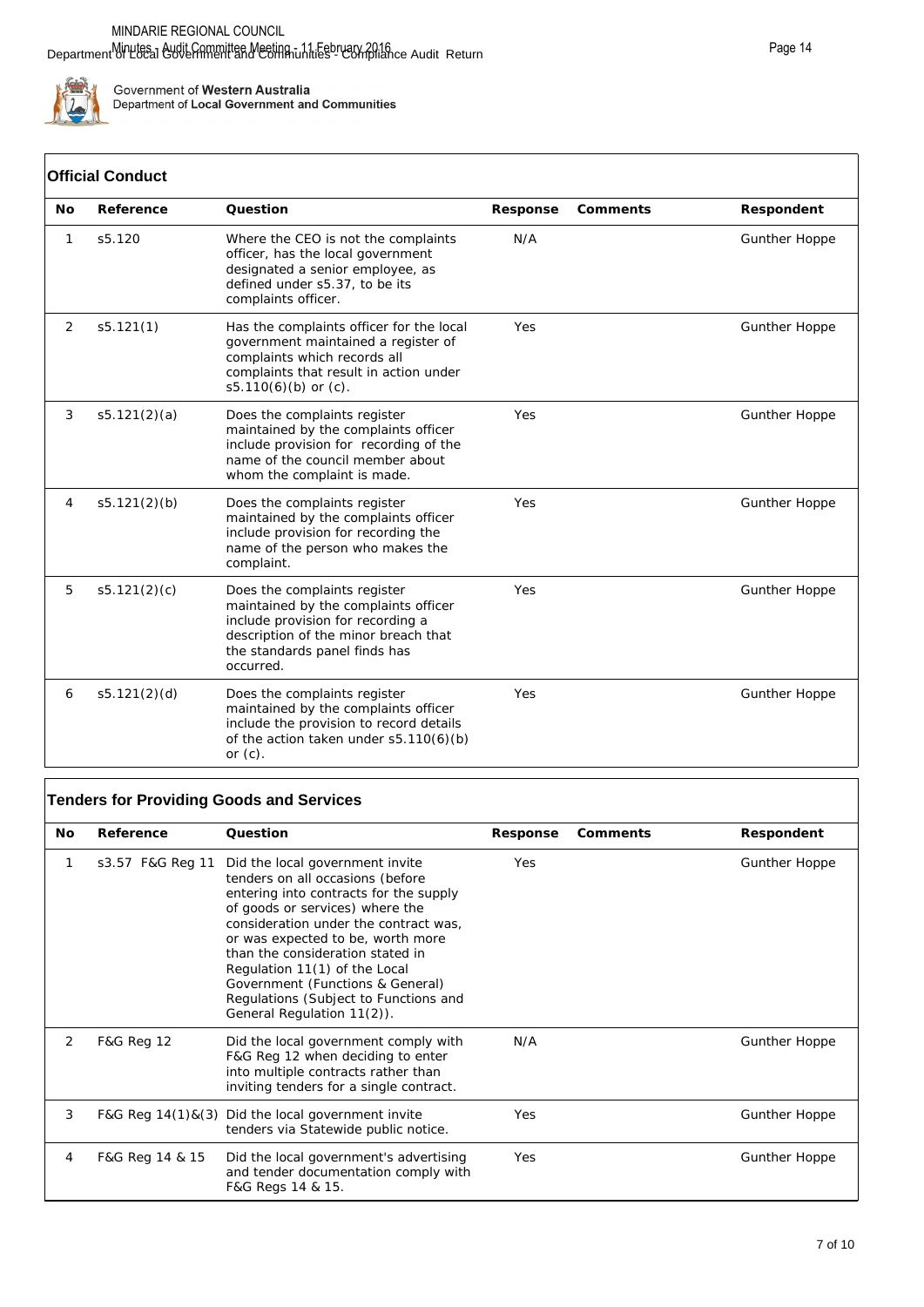#### Department of Local Government and Communities" Compliance Audit Return Minutes - Audit Committee Meeting - 11 February 2016



| No | Reference                 | Question                                                                                                                                                                                                                                                                        | Response | Comments | Respondent           |
|----|---------------------------|---------------------------------------------------------------------------------------------------------------------------------------------------------------------------------------------------------------------------------------------------------------------------------|----------|----------|----------------------|
| 5  | F&G Reg 14(5)             | If the local government sought to vary<br>the information supplied to tenderers,<br>was every reasonable step taken to<br>give each person who sought copies of<br>the tender documents or each<br>acceptable tenderer, notice of the<br>variation.                             | Yes      |          | <b>Gunther Hoppe</b> |
| 6  | <b>F&amp;G Reg 16</b>     | Did the local government's procedure<br>for receiving and opening tenders<br>comply with the requirements of F&G<br>Reg 16.                                                                                                                                                     | Yes      |          | <b>Gunther Hoppe</b> |
| 7  | F&G Reg 18(1)             | Did the local government reject the<br>tenders that were not submitted at the<br>place, and within the time specified in<br>the invitation to tender.                                                                                                                           | N/A      |          | <b>Gunther Hoppe</b> |
| 8  | F&G Reg 18 (4)            | In relation to the tenders that were not<br>rejected, did the local government<br>assess which tender to accept and<br>which tender was most advantageous<br>to the local government to accept, by<br>means of written evaluation criteria.                                     | Yes      |          | <b>Gunther Hoppe</b> |
| 9  | F&G Reg 17                | Did the information recorded in the<br>local government's tender register<br>comply with the requirements of F&G<br>Reg 17.                                                                                                                                                     | Yes      |          | <b>Gunther Hoppe</b> |
| 10 | F&G Reg 19                | Was each tenderer sent written notice<br>advising particulars of the successful<br>tender or advising that no tender was<br>accepted.                                                                                                                                           | Yes      |          | <b>Gunther Hoppe</b> |
| 11 | F&G Reg 21 & 22           | Did the local governments's advertising<br>and expression of interest<br>documentation comply with the<br>requirements of F&G Regs 21 and 22.                                                                                                                                   | N/A      |          | <b>Gunther Hoppe</b> |
| 12 | F&G Reg 23(1)             | Did the local government reject the<br>expressions of interest that were not<br>submitted at the place and within the<br>time specified in the notice.                                                                                                                          | N/A      |          | <b>Gunther Hoppe</b> |
| 13 | F&G Reg 23(4)             | After the local government considered<br>expressions of interest, did the CEO list<br>each person considered capable of<br>satisfactorily supplying goods or<br>services.                                                                                                       | N/A      |          | Gunther Hoppe        |
| 14 | F&G Reg 24                | Was each person who submitted an<br>expression of interest, given a notice in<br>writing in accordance with Functions &<br>General Regulation 24.                                                                                                                               | N/A      |          | Gunther Hoppe        |
| 15 | F&G Reg 24AD(2)           | Did the local government invite<br>applicants for a panel of pre-qualified<br>suppliers via Statewide public notice.                                                                                                                                                            | N/A      |          | <b>Gunther Hoppe</b> |
| 16 | F&G Reg 24AD(4)<br>& 24AE | Did the local government's advertising<br>and panel documentation comply with<br>F&G Regs 24AD(4) & 24AE.                                                                                                                                                                       | N/A      |          | <b>Gunther Hoppe</b> |
| 17 | F&G Reg 24AF              | Did the local government's procedure<br>for receiving and opening applications<br>to join a panel of pre-qualified<br>suppliers comply with the requirements<br>of F&G Reg 16 as if the reference in<br>that regulation to a tender were a<br>reference to a panel application. | N/A      |          | <b>Gunther Hoppe</b> |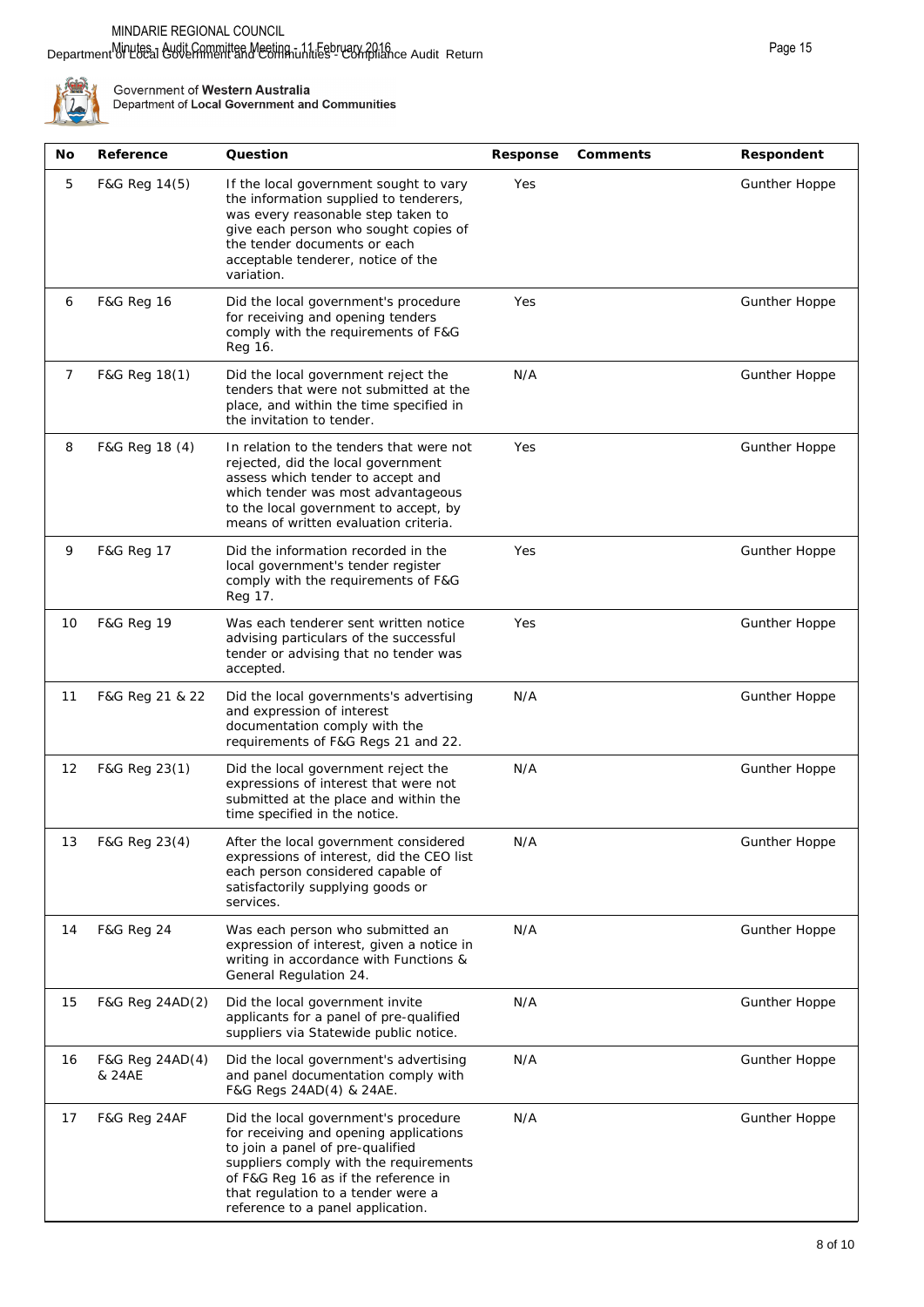#### Department of Local Government and Communities" Compliance Audit Return Minutes - Audit Committee Meeting - 11 February 2016



| No | Reference               | Question                                                                                                                                                                                                                                                                                                                 | Response | Comments | Respondent           |
|----|-------------------------|--------------------------------------------------------------------------------------------------------------------------------------------------------------------------------------------------------------------------------------------------------------------------------------------------------------------------|----------|----------|----------------------|
| 18 | F&G Reg 24AD(6)         | If the local government sought to vary<br>the information supplied to the panel,<br>was every reasonable step taken to<br>give each person who sought detailed<br>information about the proposed panel<br>or each person who submitted an<br>application, notice of the variation.                                       | N/A      |          | Gunther Hoppe        |
| 19 | F&G Reg 24AH(1)         | Did the local government reject the<br>applications to join a panel of<br>pre-qualified suppliers that were not<br>submitted at the place, and within the<br>time specified in the invitation for<br>applications.                                                                                                       | N/A      |          | Gunther Hoppe        |
| 20 | F&G Reg 24AH(3)         | In relation to the applications that<br>were not rejected, did the local<br>government assess which<br>application(s) to accept and which<br>application(s) were most advantageous<br>to the local government to accept, by<br>means of written evaluation criteria.                                                     | N/A      |          | <b>Gunther Hoppe</b> |
| 21 | <b>F&amp;G Reg 24AG</b> | Did the information recorded in the<br>local government's tender register<br>about panels of pre-qualified suppliers,<br>comply with the requirements of F&G<br>Reg 24AG.                                                                                                                                                | N/A      |          | Gunther Hoppe        |
| 22 | F&G Reg 24AI            | Did the local government send each<br>person who submitted an application,<br>written notice advising if the person's<br>application was accepted and they are<br>to be part of a panel of pre-qualified<br>suppliers, or, that the application was<br>not accepted.                                                     | N/A      |          | <b>Gunther Hoppe</b> |
| 23 | <b>F&amp;G Reg 24E</b>  | Where the local government gave<br>regional price preference in relation to<br>a tender process, did the local<br>government comply with requirements<br>of F&G Reg 24E in relation to the<br>preparation of a regional price<br>preference policy (only if a policy had<br>not been previously adopted by Council<br>). | N/A      |          | <b>Gunther Hoppe</b> |
| 24 | <b>F&amp;G Reg 24F</b>  | Did the local government comply with<br>the requirements of F&G Reg 24F in<br>relation to an adopted regional price<br>preference policy.                                                                                                                                                                                | N/A      |          | Gunther Hoppe        |
| 25 | <b>F&amp;G Reg 11A</b>  | Does the local government have a<br>current purchasing policy in relation to<br>contracts for other persons to supply<br>goods or services where the<br>consideration under the contract is, or<br>is expected to be, \$150,000 or less.                                                                                 | Yes      |          | Gunther Hoppe        |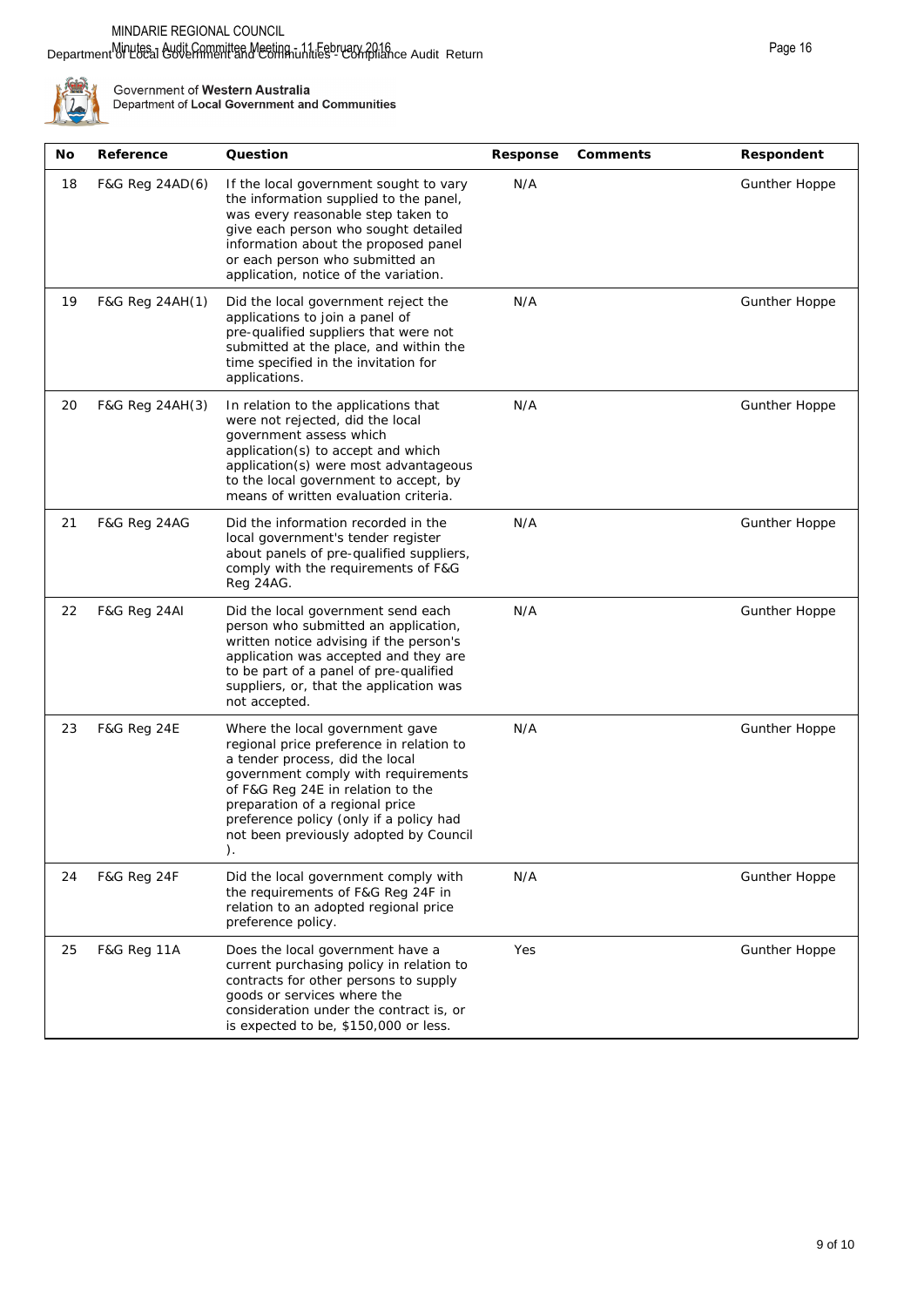

Signed Mayor / President, Mindarie Regional Council

Signed CEO, Mindarie Regional Council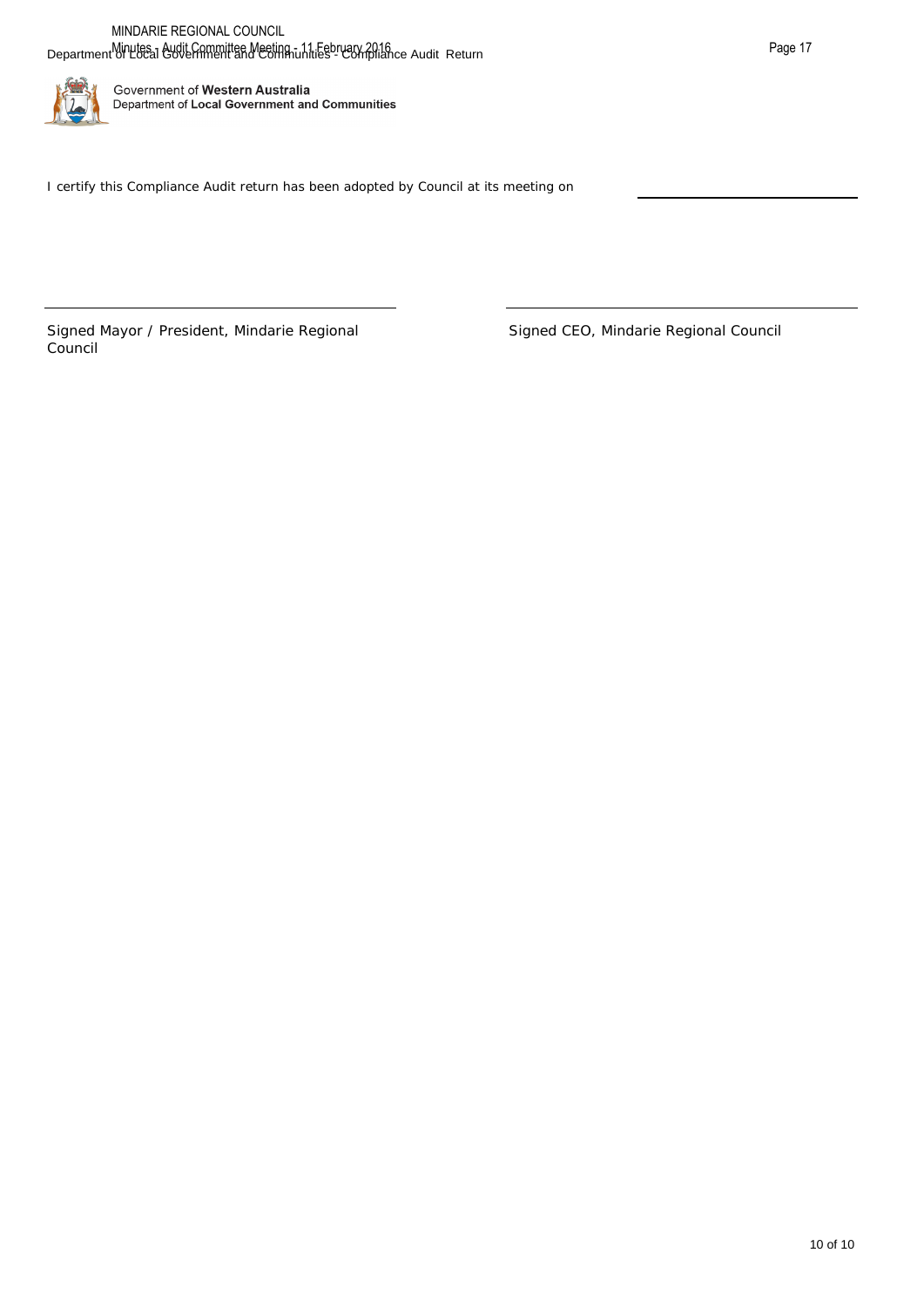# **ATTACHMENT 2**

# **TO ITEM 6.2**

# <span id="page-17-0"></span>**AUDIT COMMITTEE MEETING**

**11 FEBRUARY 2016**

**RISK REGISTER SUMMARY**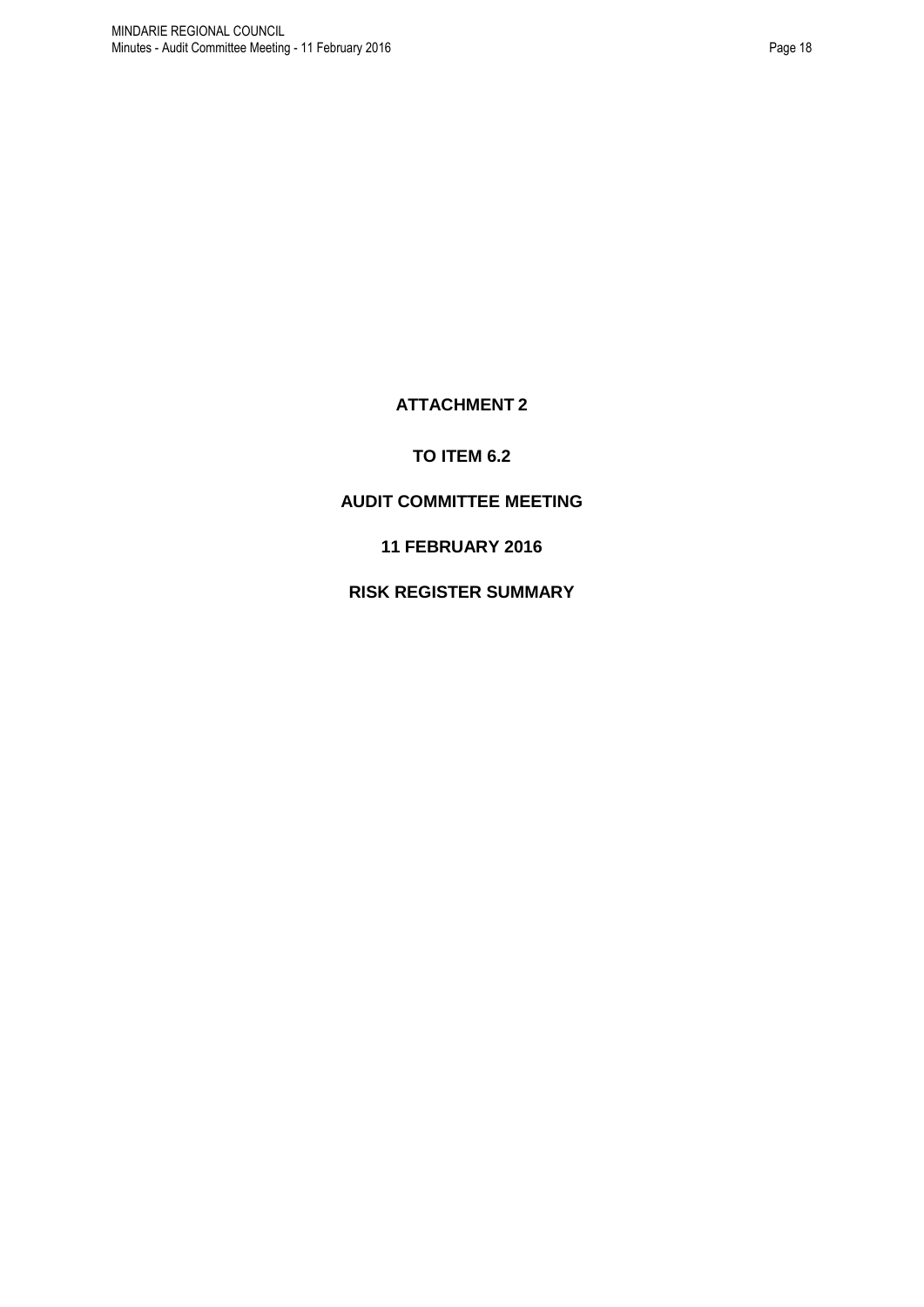| Updated 16 December 2015 |
|--------------------------|
|                          |
| Summary Risk Register    |

|                                                        | Causal factors                                                                                                                                                                       | Consequence                                                                                                                                                                                                                             | <b>Existing Controls</b>                                                                                                                                                                                                                           | Consequence  | Likelihood | Risk            | Previous<br>rating |
|--------------------------------------------------------|--------------------------------------------------------------------------------------------------------------------------------------------------------------------------------------|-----------------------------------------------------------------------------------------------------------------------------------------------------------------------------------------------------------------------------------------|----------------------------------------------------------------------------------------------------------------------------------------------------------------------------------------------------------------------------------------------------|--------------|------------|-----------------|--------------------|
| Inability to contain leachate from groundwater within  | Third party influence on ground<br>Environmental factors<br>Water table rise<br>Stage 1 unlined<br>Liner failure<br>water                                                            | Contaminated sites branch status<br>Urban extraction requirements<br>Damaged reputation<br>Water plume                                                                                                                                  | DER Contaminated Site Branch<br>Remediation extraction<br>Leachate level testing<br>Rediverting leachate<br>Lined landfill<br><b>BEMP</b><br>CSM                                                                                                   | $\mathsf{c}$ | S          | 5               |                    |
|                                                        | Natural migration of gas<br>Infrastructure failure<br>Power station failure<br>Insufficient capture<br>Damage to liners<br>Stage 1 unlined                                           | Environmental impacts<br>Poor public perception<br>Financial penalties<br>Loss of license                                                                                                                                               | Engaged GHD consultancy services<br>Contract arrangements with LP&G<br>Third party design of landfill<br>Stakeholder relationships<br>Liners and membranes<br>License conditions<br>Power station<br>Monitoring<br><b>BEPM</b><br>CSM              | LN.          | $\,$ $\,$  | $\overline{13}$ |                    |
| Inability to contain odours within site boundaries     | Type of waste received/accepted<br>Poor leachate management<br>Tying in to existing landfill<br>Extreme weather events<br>Urban encroachment<br>Inadequate cover<br>Poor gas capture | Non compliance with license<br>Reputation damage<br>Financial penalties<br>Investigations<br>Complaints                                                                                                                                 | Odorous load management<br>Biological odour control<br>Leachate management<br>Alternate cover<br>Gas collection<br>Daily cover<br>\$                                                                                                               | $\sim$       | LŊ         | $\overline{a}$  |                    |
| Inability to keep recyclable materials out of landfill | Lack of education and awareness<br>Lack of recycling business<br>Lack of recycling options                                                                                           | global warming potential<br>Reduces life cycle of landfill<br>Poor public perception<br>Longevity of landfill<br>Costs to landfill<br>Increased                                                                                         | Recover Recycled material from transfer<br>Recover Recycled material from landfill<br>Industry networking and consultation<br>Grants for resource recovery<br>Manage Hazardous Waste<br>Education program<br>Waste segregation<br>Resell from shop | $\sim$       | S          | $\overline{13}$ | (2/5)<br>ę         |
| Federal/State Government changes to Environmental      | Community pressure<br>Government agenda                                                                                                                                              | Stakeholder frustration with increased costs<br>Potential closure of landfill site<br>operational costs<br>Increased                                                                                                                    | Industry network and consultation<br>Monitoring of Environmental Law<br>Stakeholder communication                                                                                                                                                  | 4            | 3          | $\overline{5}$  |                    |
|                                                        | explosion or damage to gas bottle<br>Bush fire due to severe weather<br>Methane Gas leak resulting in<br>Major vehicle fire<br>Criminal activity                                     | deliver service<br>Poor public perception<br>Property damage<br>Loss of revenue<br>Personal injury<br>Legal action<br>Inability to                                                                                                      | Emergency Equipment Review<br>Emergency Management Plan<br>Trained personnel - Wardens<br>Business Continuity Plan<br>Fire Fighting Equipment<br>Emergency Exercises<br>EMMP<br>SOP's                                                              | S            | $\sim$     | $\overline{a}$  |                    |
|                                                        | Staff and customer inattentive<br>Chemical delivered to site in<br>damaged containers<br>Unidentified loads<br>Damage by plant                                                       | Temporary Closure of part or all of site<br>Inability to deliver services<br>Poor public perception<br>Disgruntle customers<br>Health and Safety<br>Property Damage<br>Loss of Revenue<br>Personal injury<br>$\subseteq$<br>Legal Actio | Dangerous goods license requirements and<br>Trained personnel - Wardens<br>Business Continuity Plan<br>Emergency Equipment<br>compliance<br><b>DER</b> license<br>EMMP<br>SOP's<br>EMP                                                             | LŊ           | $\sim$     | $\Omega$        |                    |

Increased Risk Rating due to<br>the re-evaluation of waste to<br>landfill verses diversion offsite. landfill verses diversion offsite. the re-evaluation of waste to Increased Risk Rating due to

| Risk Ref.       | <b>Risk description</b>                                                        | Causal factors                                                                                                                           |
|-----------------|--------------------------------------------------------------------------------|------------------------------------------------------------------------------------------------------------------------------------------|
| OPS-02          | Inability to contain leachate from groundwater within<br>landfill boundaries.  | Environmental fa<br>Third party influe<br>Water table rise<br>Stage 1 unlined<br>Liner failure<br>water                                  |
| <b>OPS-01</b>   | Inability to contain landfill gas within Landfill<br>boundaries                | Insufficient captu<br>Natural migration<br>Power station fai<br>Damage to liners<br>Infrastructure fai<br>Stage 1 unlined                |
| OPS-06          | Inability to contain odours within site boundaries                             | Type of waste re<br>Inadequate cove<br>Poor gas capture<br>Extreme weather<br>Poor leachate ma<br>Tying in to existir<br>Urban encroachr |
| OPS-21          | Inability to keep recyclable materials out of landfill                         | Lack of education<br>Lack of recycling<br>Lack of recycling                                                                              |
| <b>STRAT-05</b> | Federal/State Government changes to Environmental<br>Law and or carbon pricing | Community press<br>Government age                                                                                                        |
| OPS-22          | Major Fire or Explosions                                                       | Bush fire due to s<br>Major vehicle fire<br>Methane Gas lea<br>explosion or dam<br>Criminal activity                                     |
| OPS-24          | Chemical Spill                                                                 | Chemical deliver<br>damaged contair<br>Staff and custom<br>Damage by plant<br>Unidentified load                                          |